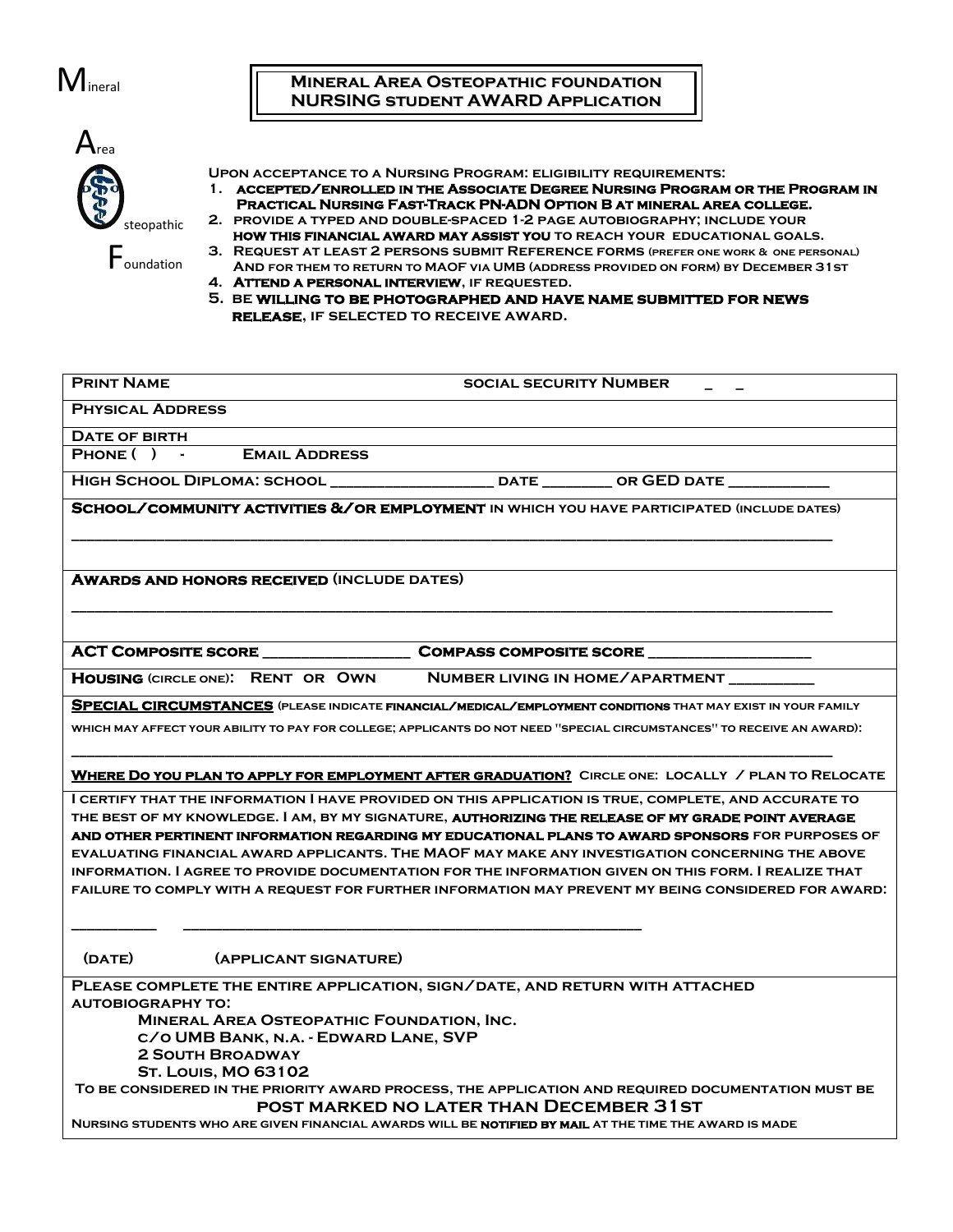

## Reference for MAOF Award



\_\_\_\_\_\_\_\_\_\_\_\_\_\_\_\_\_\_\_\_\_\_\_\_\_\_\_\_ has applied for a financial award at Mineral Area College and has listed you as a reference. Please complete this form and return by e-mail or postal mail to the address listed on the back. Referring individuals should not be a relative of the applicant. Your efforts in assisting the MAOF and this applicant are appreciated.

**Applicant Information**

| Name                         |                                                                                                                          |        |         |       |                       |
|------------------------------|--------------------------------------------------------------------------------------------------------------------------|--------|---------|-------|-----------------------|
| Address: ______<br>(Street)  |                                                                                                                          | (city) | (state) | (zip) |                       |
|                              | Home telephone _____-___________ Mobile telephone _____-______________ E-mail Address ______________                     |        |         |       | $\omega$ and $\omega$ |
| <b>Reference Information</b> |                                                                                                                          |        |         |       |                       |
|                              |                                                                                                                          |        |         |       |                       |
|                              |                                                                                                                          |        |         |       |                       |
|                              |                                                                                                                          | (city) | (state) | (zip) |                       |
|                              |                                                                                                                          |        |         |       |                       |
| <b>Applicant Summary</b>     |                                                                                                                          |        |         |       |                       |
|                              | Relationship to applicant__________________________________: How long have you known this applicant? ______ Years/Months |        |         |       |                       |
|                              | Please describe the applicant's strengths and weaknesses:                                                                |        |         |       | (Circle one above)    |
|                              | Would you want this applicant as your nurse or professional colleague? Why?                                              |        |         |       |                       |
|                              | Please rank this applicant on the following characteristics:<br>Outstanding                                              | Good   | Average |       | Poor                  |
| <b>Maturity</b>              |                                                                                                                          |        |         |       |                       |
| <b>Intellectual Ability</b>  |                                                                                                                          |        |         |       |                       |
| <b>Imagination</b>           |                                                                                                                          |        |         |       |                       |
| <b>Interpersonal Skills</b>  |                                                                                                                          |        |         |       |                       |
| <b>Work Habits</b>           |                                                                                                                          |        |         |       |                       |
| Leadership                   |                                                                                                                          |        |         |       |                       |
| <b>Motivation</b>            |                                                                                                                          |        |         |       |                       |